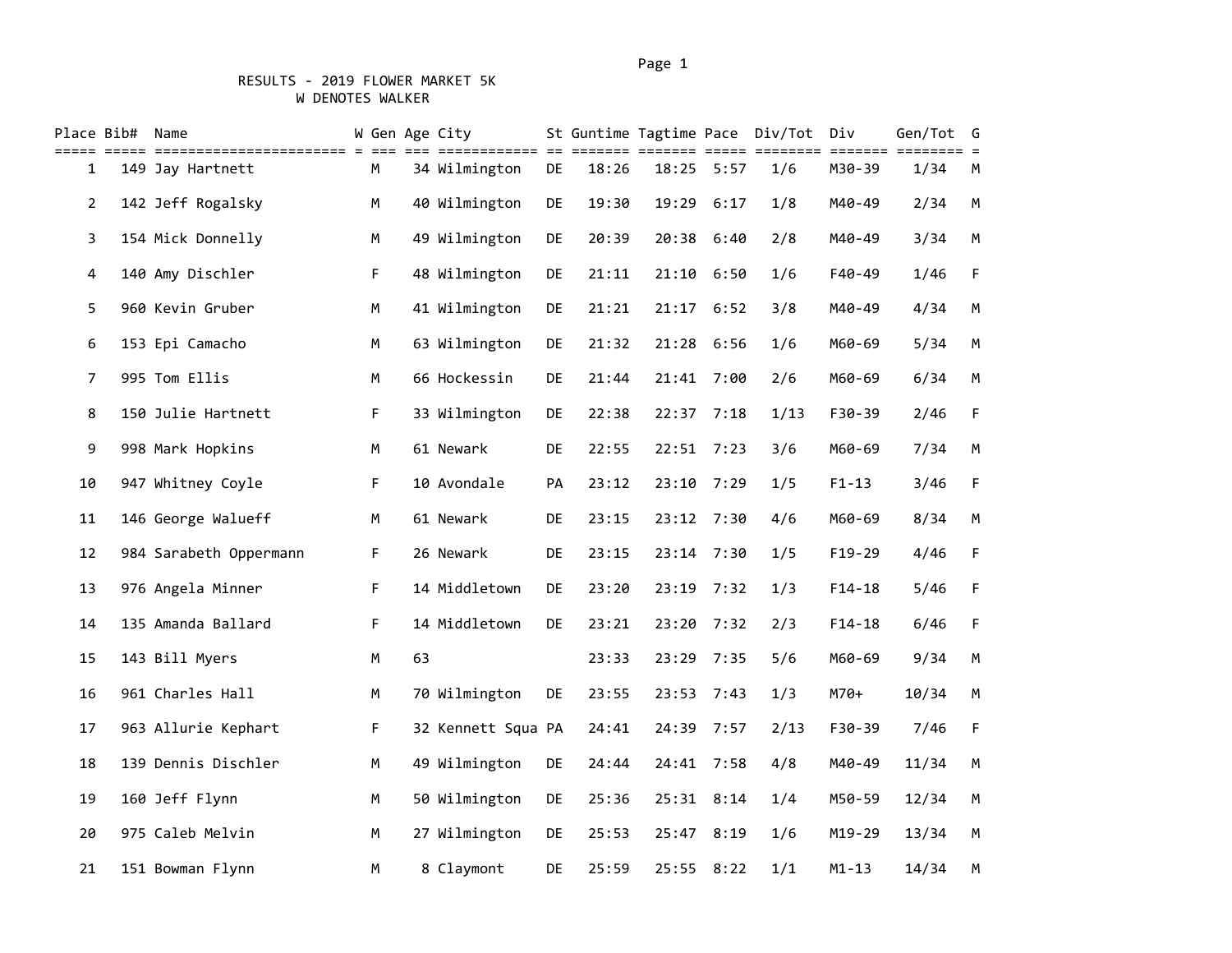| 22 | 152 Jim Buckley            | M        | 44 Wilmington DE 26:20 26:15 8:28 5/8 |    |                          |                |  | M40-49    | 15/34 M |  |
|----|----------------------------|----------|---------------------------------------|----|--------------------------|----------------|--|-----------|---------|--|
| 23 | 145 Loretta Consiglio-Ward | <b>F</b> | 54 Wilmington                         |    | DE 26:27                 | 26:23 8:31 1/6 |  | F50-59    | 8/46    |  |
| 24 | 979 Melissa Neuberger      |          | 33 Wilmington                         |    | DE 26:31 26:24 8:31 3/13 |                |  | F30-39    | 9/46 F  |  |
| 25 | 946 Sadie Coyle            |          | 8 Avondale                            | PA | 26:38                    | 26:36 8:35 2/5 |  | $F1 - 13$ | 10/46   |  |

#### Page 2 (2012) 2014 12:30:40 (2012) 2014 12:30:40 (2012) 2014 12:30:40 (2012) 2014 12:30:40 (2012) 2014 12:30:40

# RESULTS - 2019 FLOWER MARKET 5K W DENOTES WALKER

| Place Bib# | Name                                      |   | W Gen Age City     |           | St Guntime Tagtime Pace |             |      | Div/Tot | Div      | Gen/Tot G |   |
|------------|-------------------------------------------|---|--------------------|-----------|-------------------------|-------------|------|---------|----------|-----------|---|
| 26         | ====================<br>950 Jordan Demaio | М | 37 Wilmington      | <b>DE</b> | 26:43                   | 26:37 8:35  |      | 2/6     | M30-39   | 16/34     | M |
| 27         | 945 Mark Coyle                            | M | 41 Avondale        | PA        | 26:39                   | 26:37       | 8:36 | 6/8     | M40-49   | 17/34     | M |
| 28         | 936 Melanie Arnold                        | F | 60 Newark          | DE        | 26:47                   | 26:43 8:37  |      | 1/7     | F60-69   | 11/46     | F |
| 29         | 959 Anthony Gatta                         | M | 25 Newark          | DE        | 26:54                   | 26:49       | 8:39 | 2/6     | M19-29   | 18/34     | M |
| 30         | 156 Chris Anderson                        | M | 44 Wilmington      | DE        | 26:55                   | 26:51 8:40  |      | 7/8     | M40-49   | 19/34     | M |
| 31         | 943 George Christie                       | M | 71 New Castle      | <b>DE</b> | 27:42                   | 27:39 8:55  |      | 2/3     | M70+     | 20/34     | M |
| 32         | 144 Pj Artese                             | M | 25 Philadelphia PA |           | 28:02                   | 27:56       | 9:01 | 3/6     | M19-29   | 21/34     | M |
| 33         | 147 Joe Lofink                            | M | 51 Newark          | DE        | 28:29                   | 28:22 9:09  |      | 2/4     | M50-59   | 22/34     | M |
| 34         | 944 Shane Cone                            | M | 28 Wilmington      | DE        | 28:33                   | 28:27       | 9:11 | 4/6     | M19-29   | 23/34     | M |
| 35         | 136 Greg Walueff                          | M | 26 Newark          | <b>DE</b> | 28:48                   | 28:45 9:17  |      | 5/6     | M19-29   | 24/34     | M |
| 36         | 967 Andrew Livingstone                    | M | 56 Wilmington      | <b>DE</b> | 28:56                   | 28:49       | 9:18 | 3/4     | M50-59   | 25/34     | M |
| 37         | 989 Juan Miguel Rojas                     | M | 41 Wilmington      | DE        | 29:15                   | 29:11 9:25  |      | 8/8     | M40-49   | 26/34     | M |
| 38         | 977 Samantha Minner                       | F | 14 Middletown      | <b>DE</b> | 29:50                   | 29:44 9:36  |      | 3/3     | $F14-18$ | 12/46     | F |
| 39         | 986 Thomas Pennington                     | M | 24 Wilmington      | <b>DE</b> | 30:48                   | 30:45 9:56  |      | 6/6     | M19-29   | 27/34     | M |
| 40         | 952 Lauren Durkee                         | F | 39 Wilmington      | DE        | 31:17                   | 31:11 10:04 |      | 4/13    | F30-39   | 13/46     | F |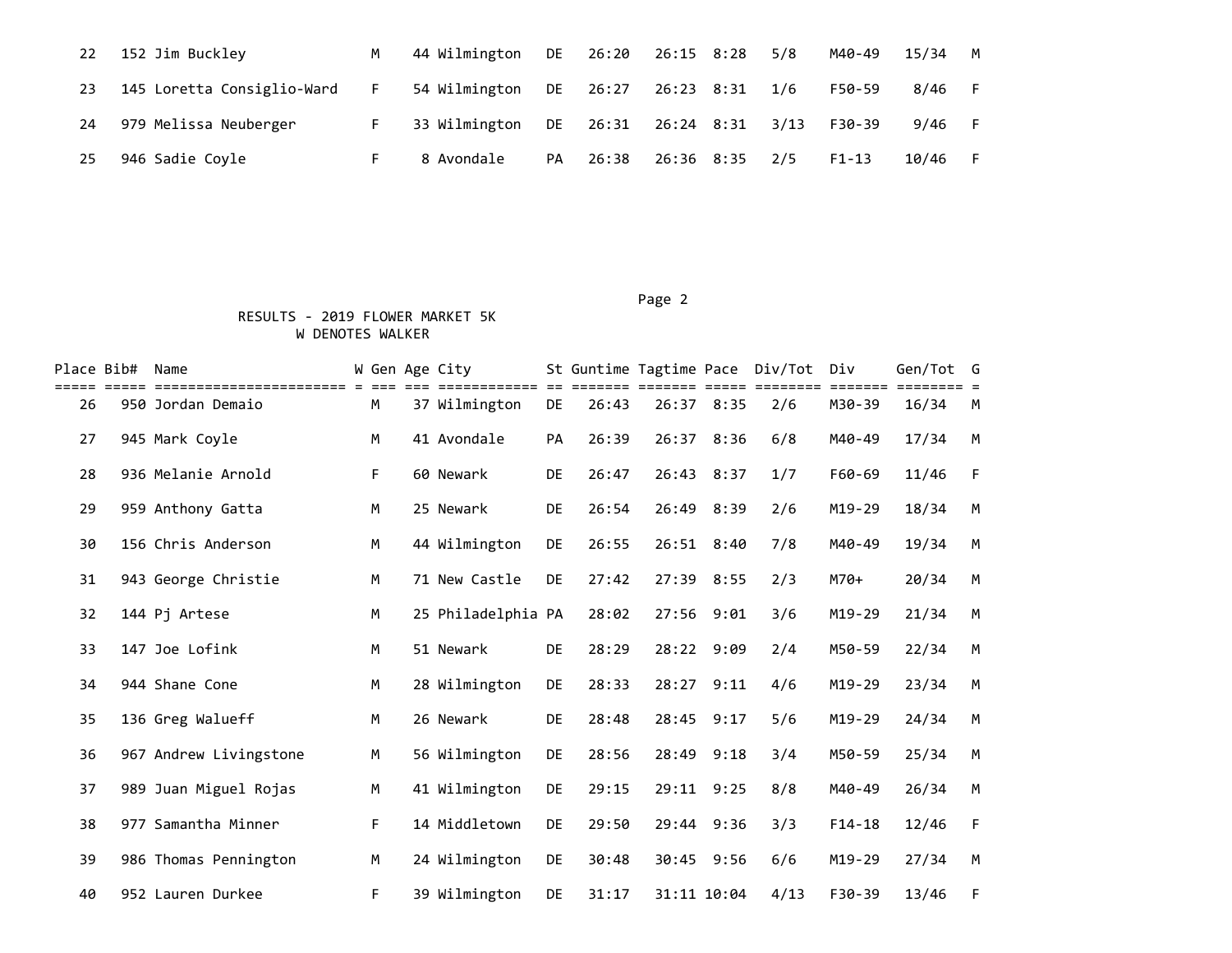| 41 | 953 Monica Farling  | F  | 44 Dover      | <b>DE</b> | 31:19 | 31:14 10:05 | 2/6  | F40-49    | 14/46 | F |
|----|---------------------|----|---------------|-----------|-------|-------------|------|-----------|-------|---|
| 42 | 951 Kristin Dunn    | F. | 32 Wilmington | <b>DE</b> | 31:25 | 31:17 10:06 | 5/13 | F30-39    | 15/46 | F |
| 43 | 958 Renee Garnick   | F. | 42 Wilmington | DE.       | 31:36 | 31:34 10:11 | 3/6  | F40-49    | 16/46 | F |
| 44 | 957 Dahlia Garnick  | F. | 8 Wilmington  | DE.       | 31:36 | 31:34 10:11 | 3/5  | $F1 - 13$ | 17/46 | F |
| 45 | 997 Rebecca Russell | F. | 25 Ellendale  | <b>DE</b> | 31:50 | 31:47 10:15 | 2/5  | $F19-29$  | 18/46 | F |
| 46 | 988 Corrine Reed    | F. | 45 Newark     | <b>DE</b> | 32:14 | 32:08 10:22 | 4/6  | F40-49    | 19/46 | F |
| 47 | 978 Chastity Moran  | F. | 36 Wilmington | <b>DE</b> | 32:17 | 32:12 10:23 | 6/13 | F30-39    | 20/46 | F |
| 48 | 148 Sarah Davis     | F  | 37 Wilmington | DE.       | 33:29 | 33:26 10:47 | 7/13 | F30-39    | 21/46 | F |
| 49 | 939 Janet Ballard   | F. | 50 Middletown | <b>DE</b> | 33:40 | 33:33 10:50 | 2/6  | F50-59    | 22/46 | F |
| 50 | 992 Glennon Travis  | M  | 38 Wilmington | <b>DE</b> | 34:08 | 34:05 11:00 | 3/6  | M30-39    | 28/34 | M |

#### Page 3 and 2012 and 2012 and 2012 and 2012 and 2012 and 2012 and 2012 and 2012 and 2012 and 2012 and 2012 and

### RESULTS - 2019 FLOWER MARKET 5K W DENOTES WALKER

| Place Bib# | Name                |     |    | W Gen Age City |           |       |             |             | St Guntime Tagtime Pace Div/Tot Div |           | Gen/Tot G |    |
|------------|---------------------|-----|----|----------------|-----------|-------|-------------|-------------|-------------------------------------|-----------|-----------|----|
| 51         | 991 Avery Travis    |     | F. | 38 Wilmington  | DE        | 34:08 |             | 34:06 11:00 | 8/13                                | F30-39    | 23/46     | -F |
| 52         | 962 Sue Kennedy     |     | F. | 60 Wilmington  | <b>DE</b> | 34:26 | 34:23 11:06 |             | 2/7                                 | F60-69    | 24/46     | F  |
| 53         | 934 Jennifer Acord  |     | F. | 48 Newark      | <b>DE</b> | 34:58 |             | 34:53 11:16 | 5/6                                 | F40-49    | 25/46     | -F |
| 54         | 980 Marcy Ohliger   |     | F. | 37 Wilmington  | DE.       | 36:36 | 36:34 11:48 |             | 9/13                                | F30-39    | 26/46     | -F |
| 55         | 981 Reeves Ohliger  |     | F. | 5 Wilmington   | DE        | 36:37 | 36:35 11:48 |             | 4/5                                 | $F1 - 13$ | 27/46     | F  |
| 56         | 948 Deborah Crane   |     | F. | 57 Wilmington  | DE        | 40:50 | 40:42 13:08 |             | 3/6                                 | F50-59    | 28/46     | F  |
| 57         | 969 Annie Masone    | W F |    | 30 Wilmington  | DE        | 41:21 | 41:08 13:17 |             | 10/13                               | F30-39    | 29/46     | -F |
| 58         | 935 Kasey Almodovar | W F |    | 23 Wilmington  | DE        | 41:27 | 41:13 13:18 |             | 3/5                                 | $F19-29$  | 30/46     | F  |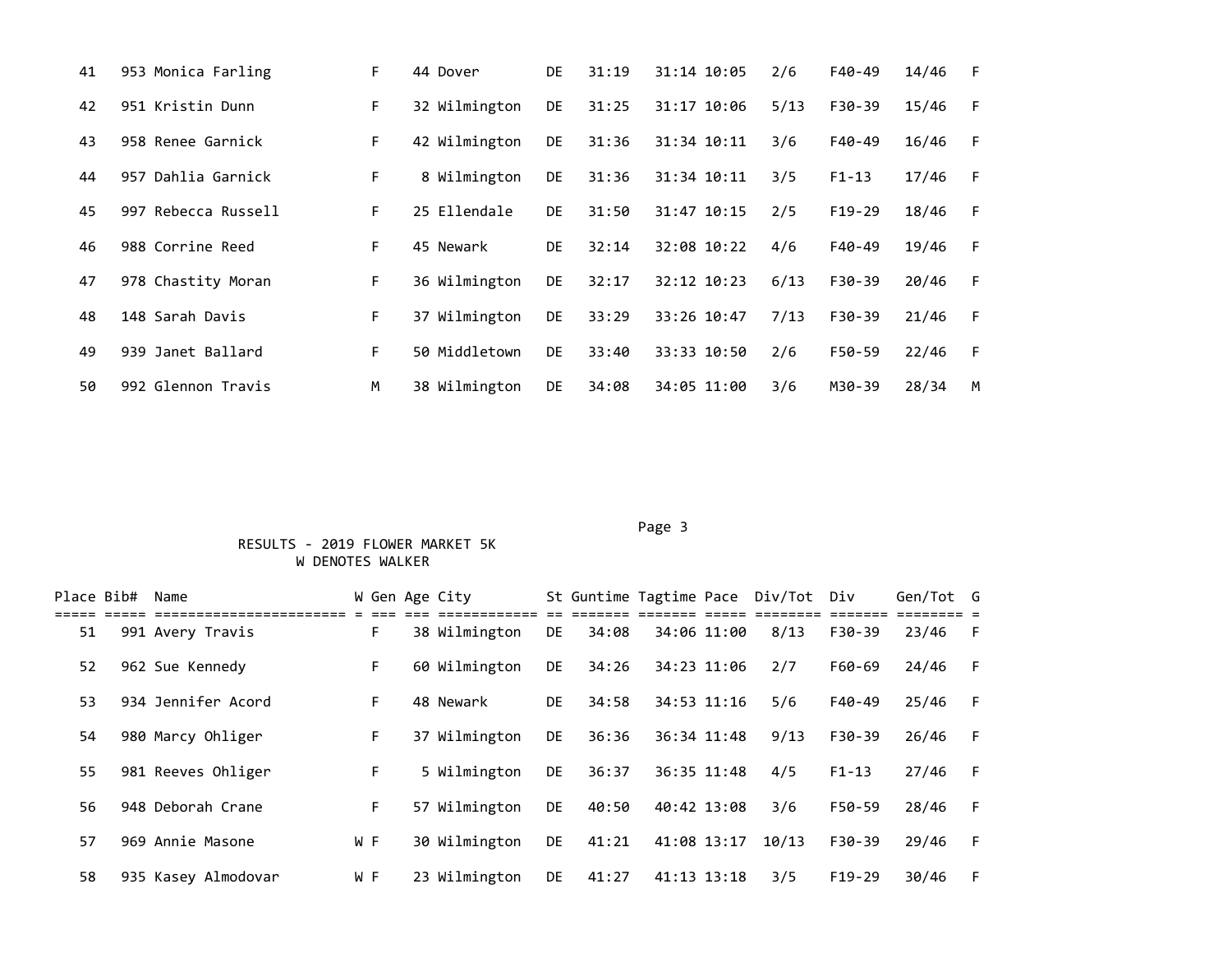| 59 | 141 Brendan MacKie    | M           | 34 Wilmington | DE        | 44:06 | 43:53 14:10 | 4/6   | M30-39    | 29/34 | M           |
|----|-----------------------|-------------|---------------|-----------|-------|-------------|-------|-----------|-------|-------------|
| 60 | 1000 Carly MacKie     | F           | 37 Wilmington | DE        | 44:06 | 43:54 14:10 | 11/13 | F30-39    | 31/46 | $\mathsf F$ |
| 61 | 964 Moira Kostes      | W F         | 32 Wilmington | DE        | 44:15 | 44:01 14:12 | 12/13 | F30-39    | 32/46 | F           |
| 62 | 965 Rick Kostes       | M           | 32 Wilmington | DE        | 44:16 | 44:03 14:13 | 5/6   | M30-39    | 30/34 | M           |
| 63 | 155 Joey Lord         | $\mathsf F$ | 7 Wilmington  | DE        | 44:12 | 44:05 14:14 | 5/5   | $F1 - 13$ | 33/46 | F           |
| 64 | 994 Scott Woolsey     | M           | 56 Middletown | <b>DE</b> | 44:50 | 44:38 14:24 | 4/4   | M50-59    | 31/34 | M           |
| 65 | 999 Maria Walueff     | F           | 66 Newark     | DE        | 45:37 | 45:31 14:41 | 3/7   | F60-69    | 34/46 | F           |
| 66 | 971 Ralph McKinney    | M           | 74 Wilmington | DE        | 45:56 | 45:51 14:48 | 3/3   | M70+      | 32/34 | M           |
| 67 | 982 Betty Olmstead    | W F         | 73 Wilmington | DE        | 46:11 | 46:05 14:52 | 1/1   | F70+      | 35/46 | F           |
| 68 | 949 Nick Danish       | M           | 32 Wilmington | DE        | 48:07 | 47:55 15:28 | 6/6   | M30-39    | 33/34 | M           |
| 69 | 134 Natalie Bakomenko | F           | 32 Claymont   | DE        | 48:08 | 47:55 15:28 | 13/13 | F30-39    | 36/46 | $\mathsf F$ |
| 70 | 966 Diane Lenoir      | W F         | 64 New Castle | DE        | 51:01 | 50:45 16:22 | 4/7   | F60-69    | 37/46 | $\mathsf F$ |
| 71 | 968 Kim Manning       | W F         | 52 Wilmington | DE        | 52:55 | 52:38 16:59 | 4/6   | F50-59    | 38/46 | $\mathsf F$ |
| 72 | 956 Juliana Forbes    | W F         | 57 Wilmington | DE        | 54:01 | 53:50 17:22 | 5/6   | F50-59    | 39/46 | F           |
| 73 | 955 Claude Forbes     | W M         | 60 Wilmington | DE        | 54:01 | 53:51 17:22 | 6/6   | M60-69    | 34/34 | M           |
| 74 | 137 Ayana Chisholm    | F           | 47            | DE        | 54:33 | 54:30 17:35 | 6/6   | F40-49    | 40/46 | F           |
| 75 | 138 Sharlie Chisholm  | F           | 20            | DE        | 54:49 | 54:44 17:40 | 4/5   | $F19-29$  | 41/46 | F           |

 RESULTS - 2019 FLOWER MARKET 5K W DENOTES WALKER

Place Bib# Name  $\blacksquare$  W Gen Age City St Guntime Tagtime Pace Div/Tot Div Gen/Tot G ===== ===== ======================= = === === ============ == ======= ======= ===== ======== ======= ======== = 76 985 Terri Pennington W F 51 Wilmington DE 57:00 56:44 18:18 6/6 F50-59 42/46 F 77 996 Mary Warren W F 63 Newark DE 57:04 56:49 18:20 5/7 F60-69 43/46 F

Page 4 and the state of the state of the state of the state of the state of the state of the state of the state of the state of the state of the state of the state of the state of the state of the state of the state of the